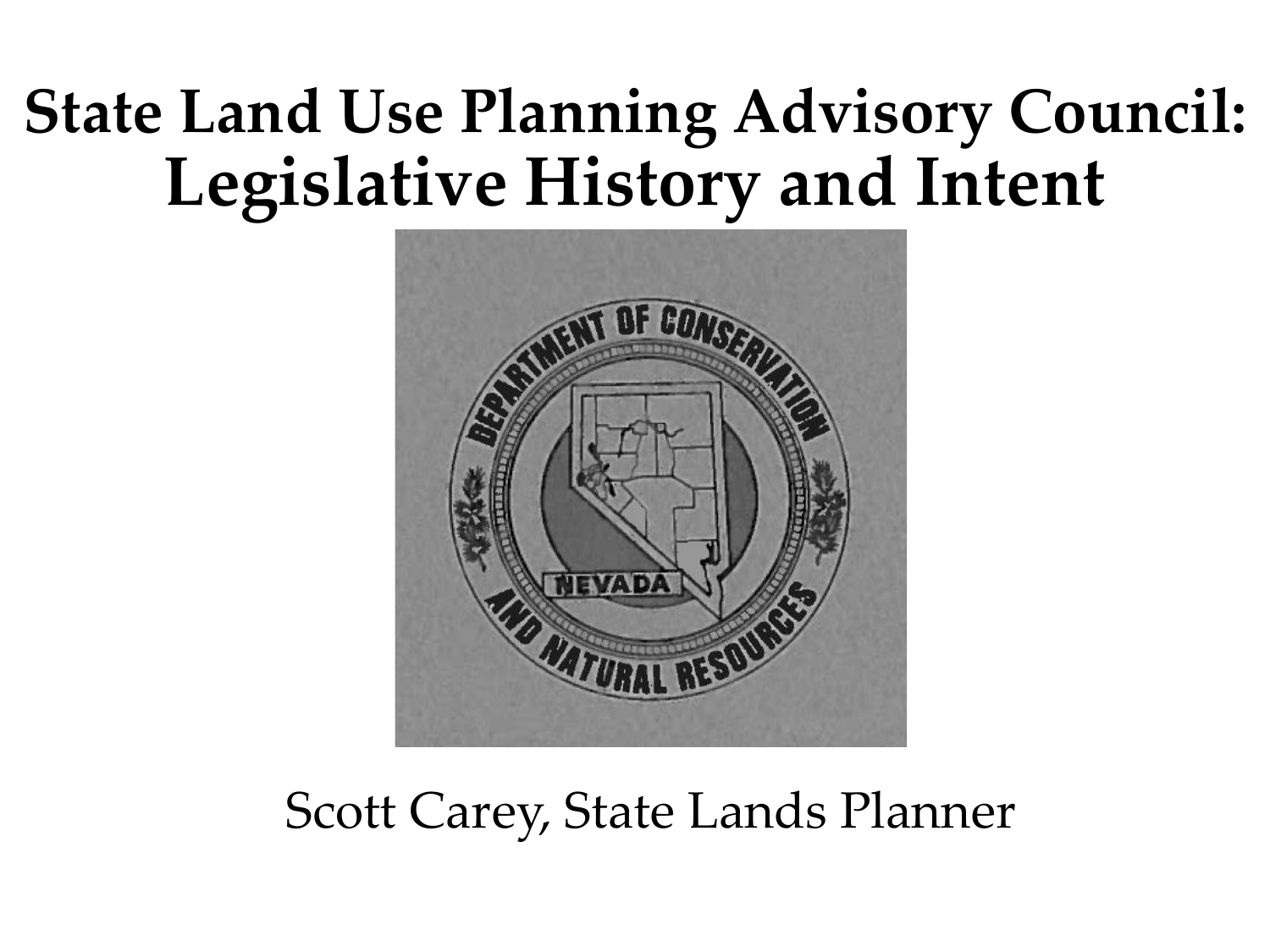

*"Before examining the specifics of my budget proposal I respectfully invite the attention of the legislature to a recommendation to create a new division of Land Use Planning in the Department of Conservation and Natural Resources"*

*"This is my view, is an item of critical importance. The state has hired a statewide planner and also has implemented long range-planning in water resources. It is essential that we have companion effort with respect to land."*

• Governor Michael O'Callaghan State of the State Address before the 57<sup>th</sup> Legislature in 1973.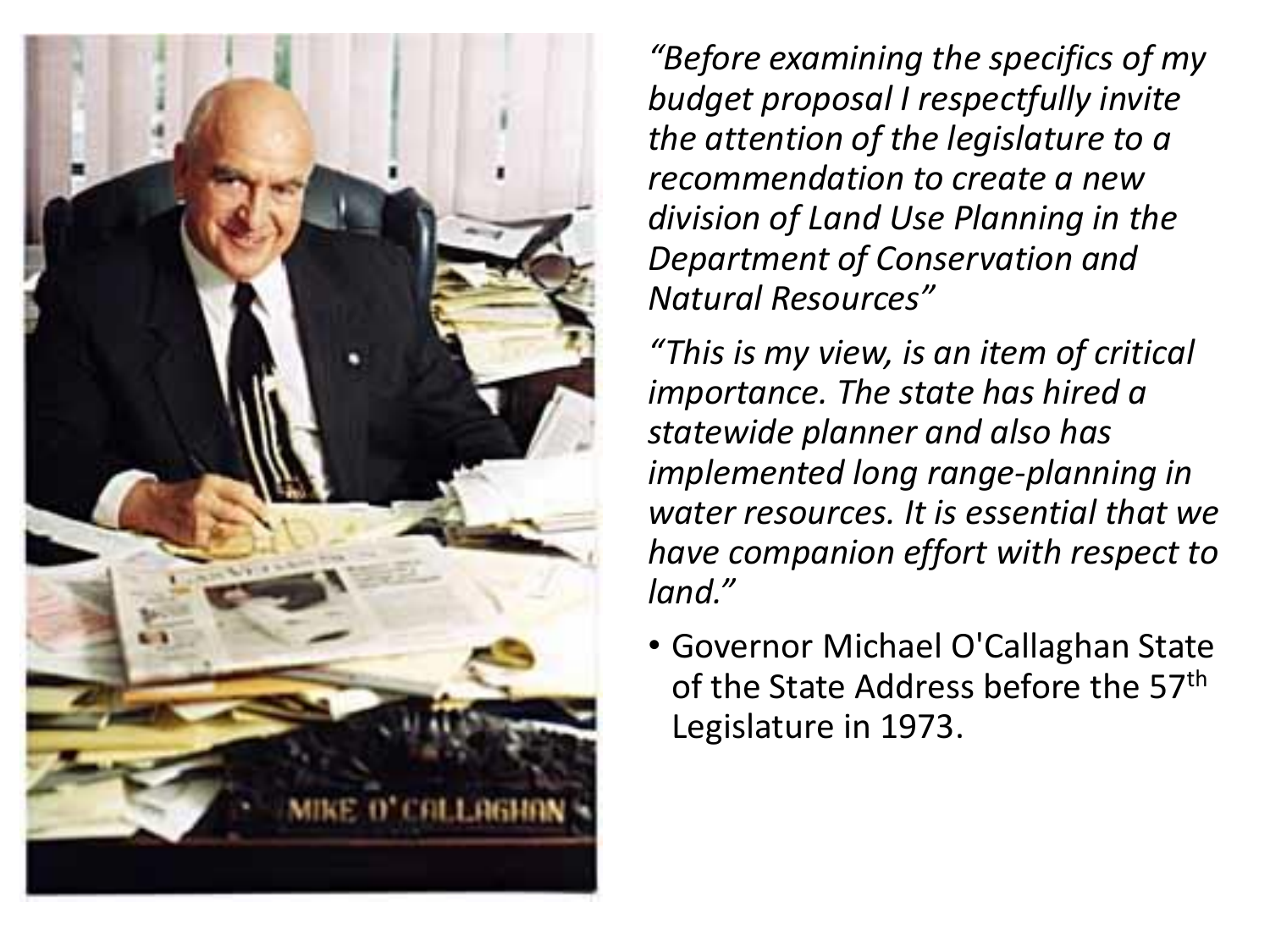## SLUPA Purpose

"a lack of state land use policy and planning and the increased size, scale, and impact of private actions have created a situation in which land use management decisions of wide public concern often are being made on the basis of expediency, tradition, short-term economic considerations and other factors which too frequently are unrelated or contradictory to sound environmental, economic, and social land use considerations." Land Use Planning Act of 1973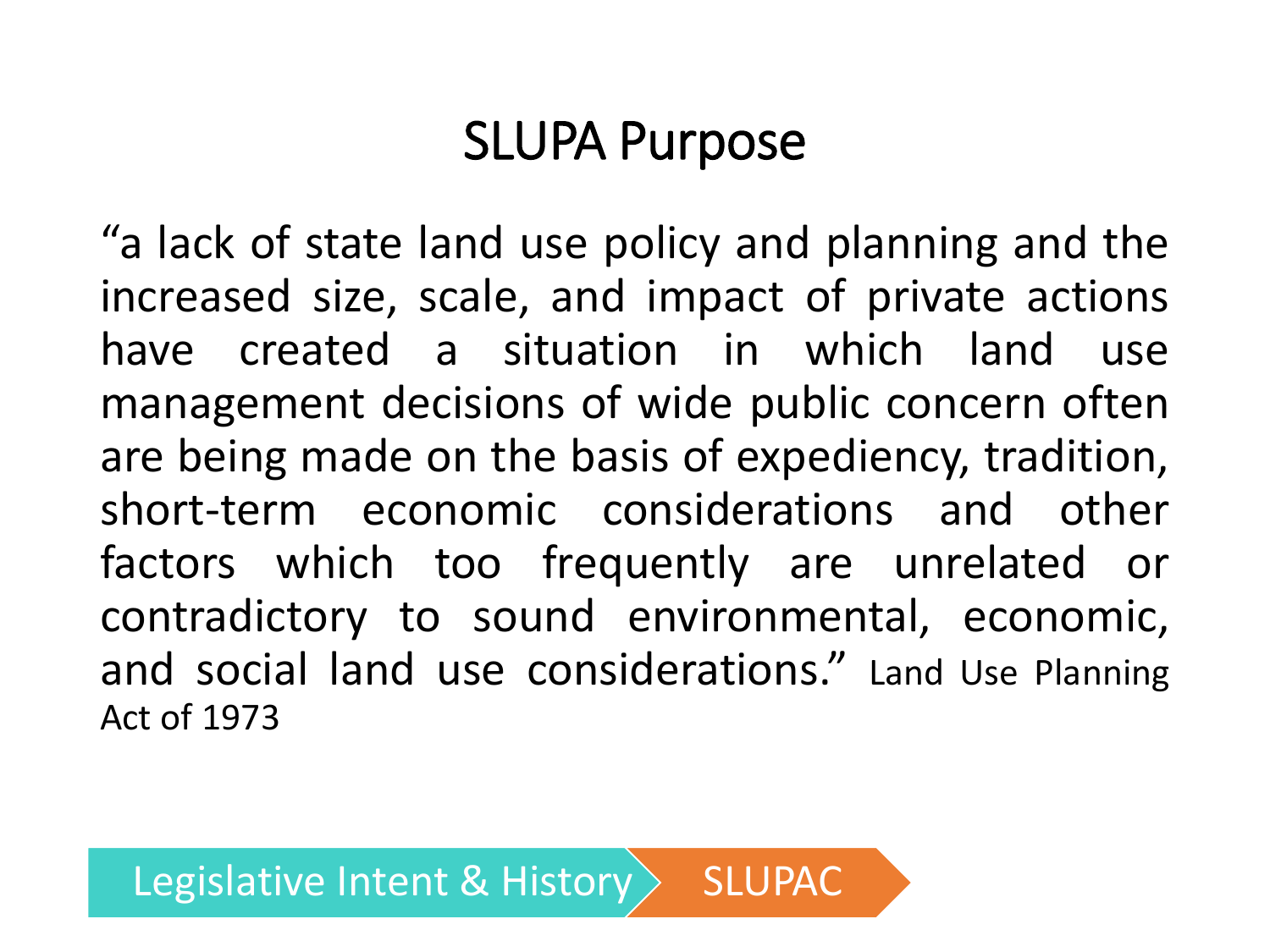### SLUPAC

Land Use Planning Act of 1973

(a) Shall be appointed by the governor, at least one from each county.

(b) May represent urban and rural areas of the state.

(c) May include members of the city, county and regional planning commissions.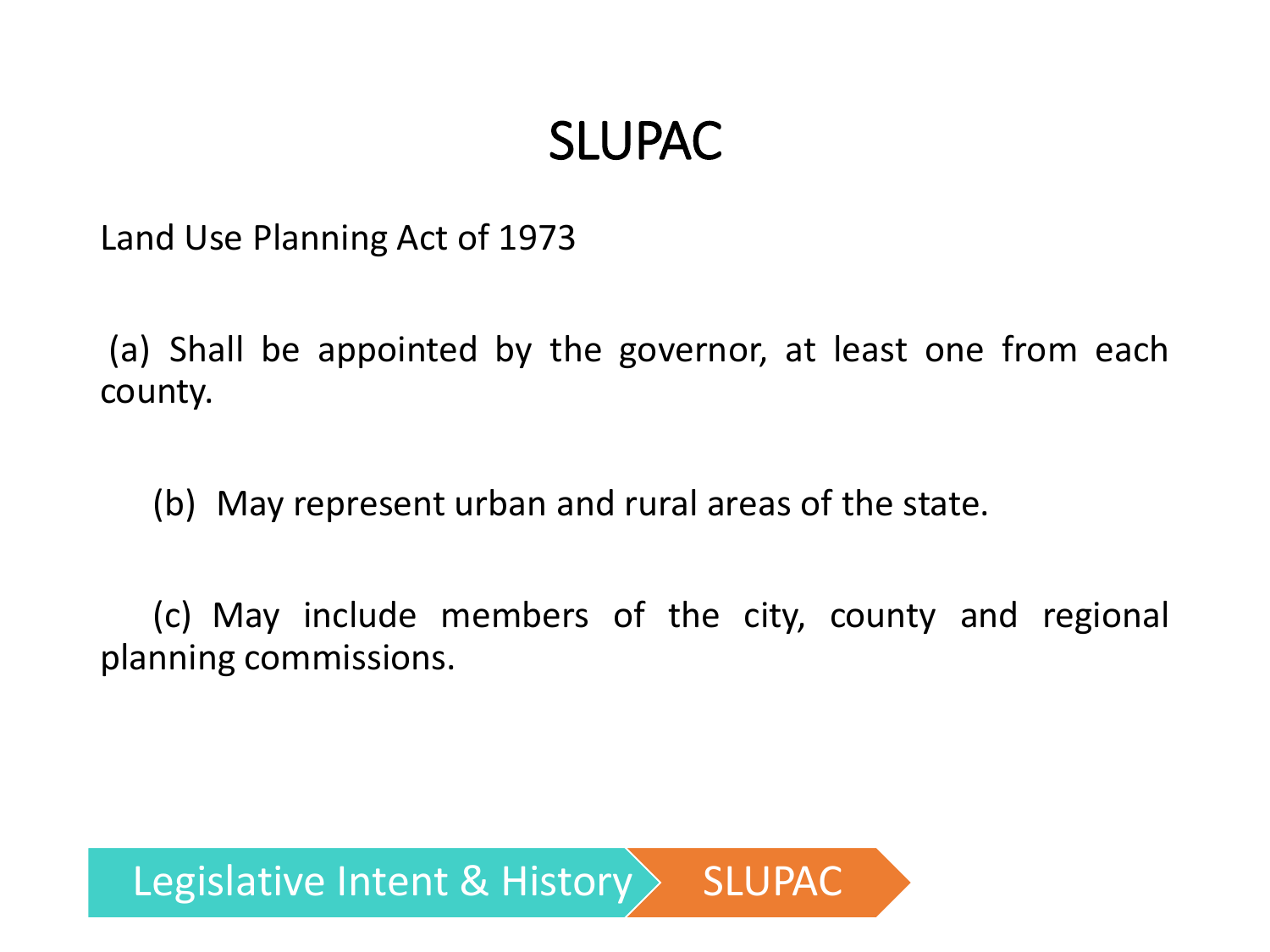# SB 212-1977

- Added in the local government planning support functions.
- Added in the ACEC designation powers.
- Refined the duties similar to today.
- Added in Executive Council and land use inconsistency resolution.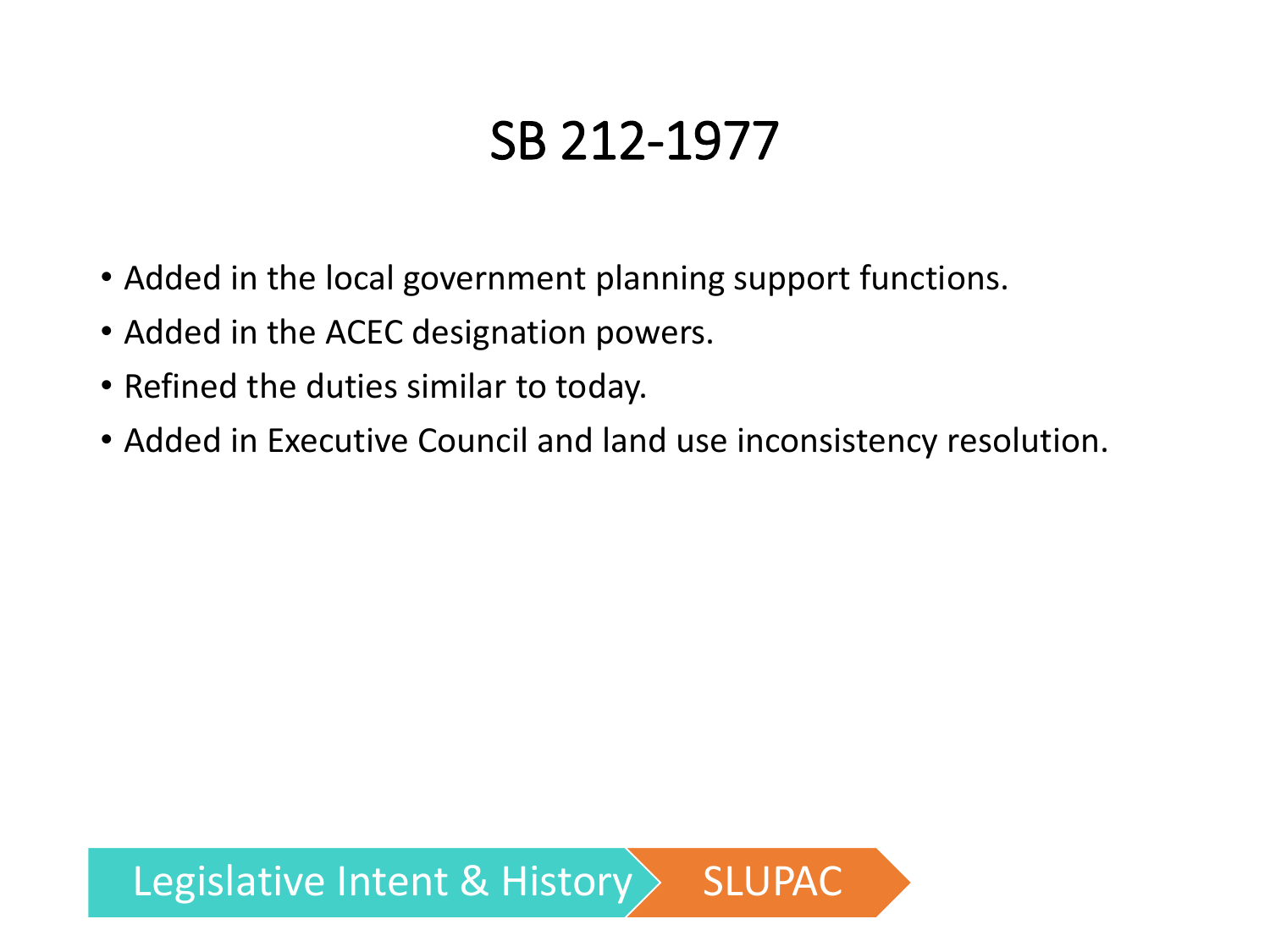Resolution of Land Use Inconsistencies

- •Technical expertise
- •Local government dispute resolution
- •Assist with enforcement of regulations or policies to solve the land use inconsistencies for SLUPA.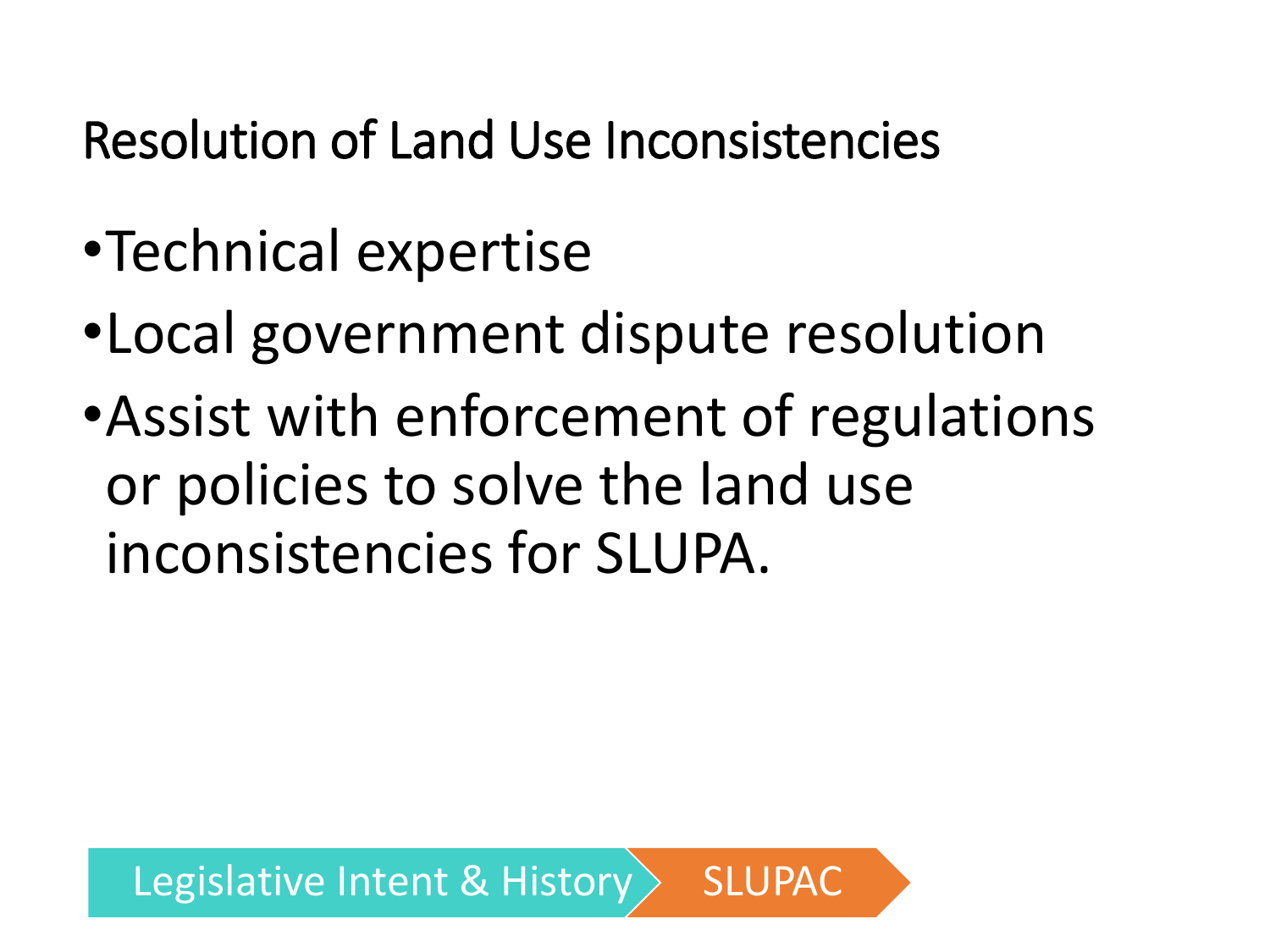Areas of Critical Environmental Concern

State Land Use Planning Act of 1973 "any area in this state where uncontrolled development could result in irreversible degradation of more than local significance".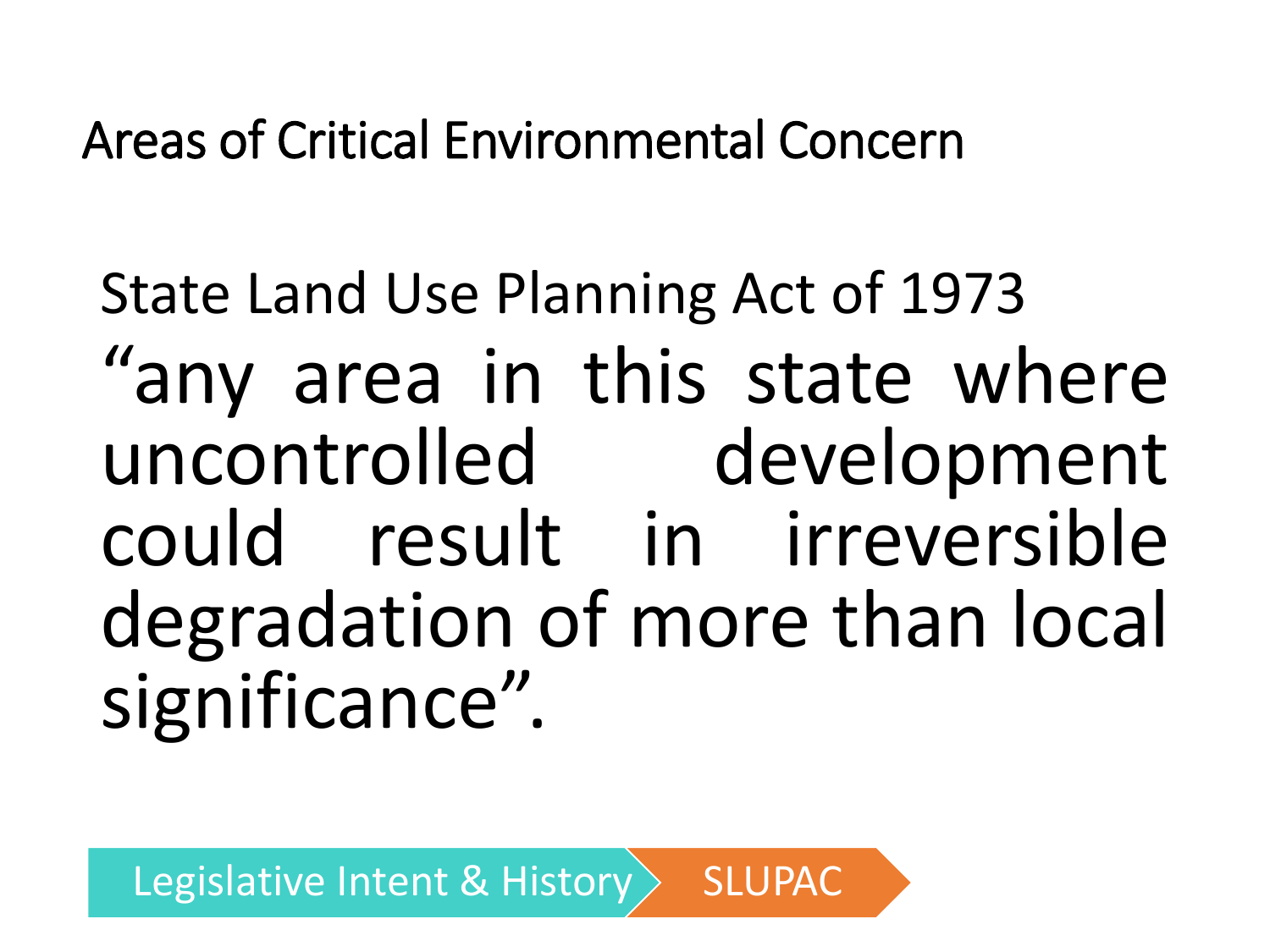### Areas of Critical Environmental Concern

#### SB 212 in 1977

"means any area in this state where there is or could develop irreversible degradation of more than local significance but does not include an area of depleting water supply which is caused by the beneficial use or storage of water in other areas pursuant to legally owned and fully appropriated water rights.".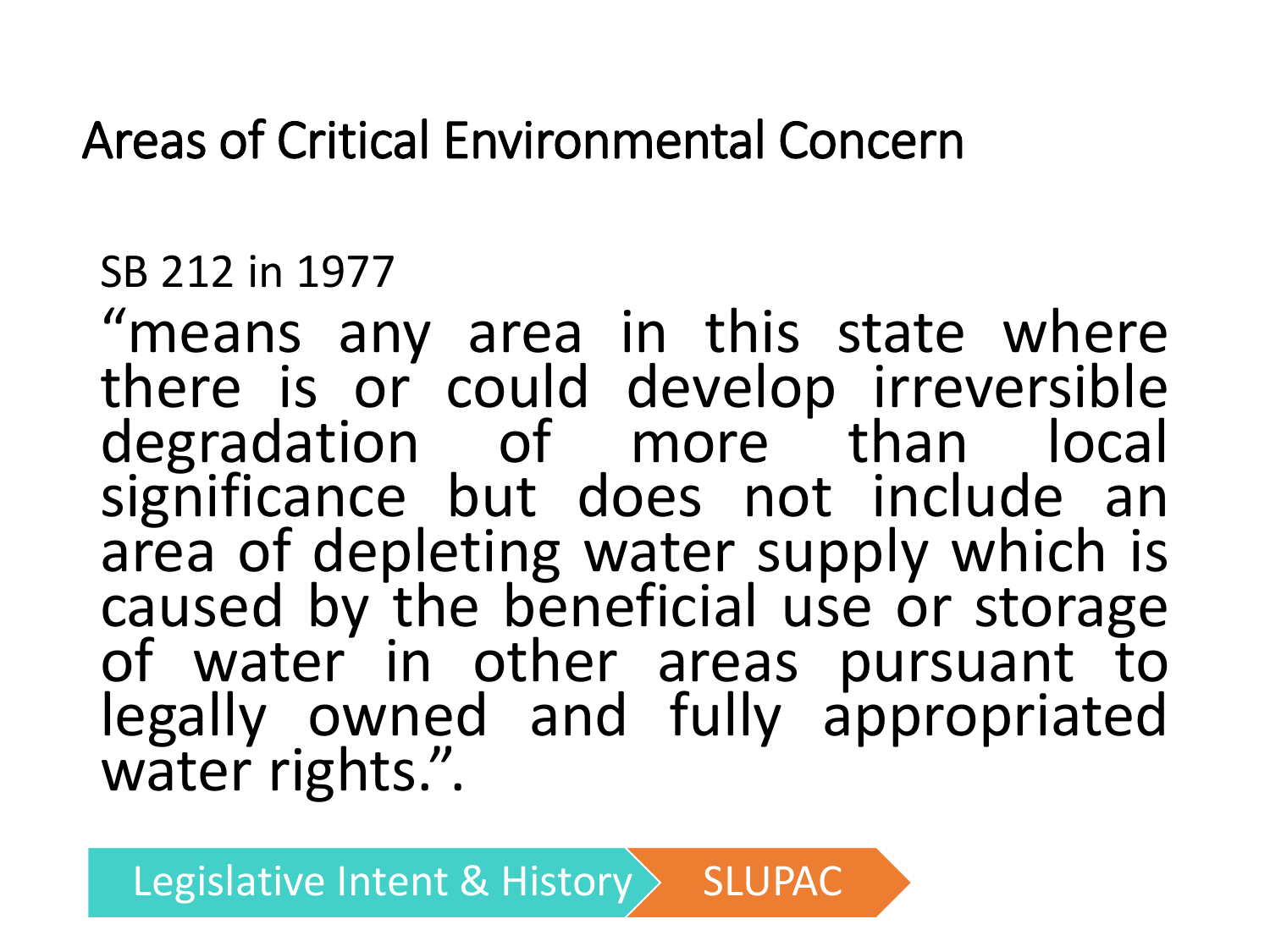Agendas and Areas of Critical Environmental Concern

- •Identification
- •Planning
- •Designation
- •Implementation